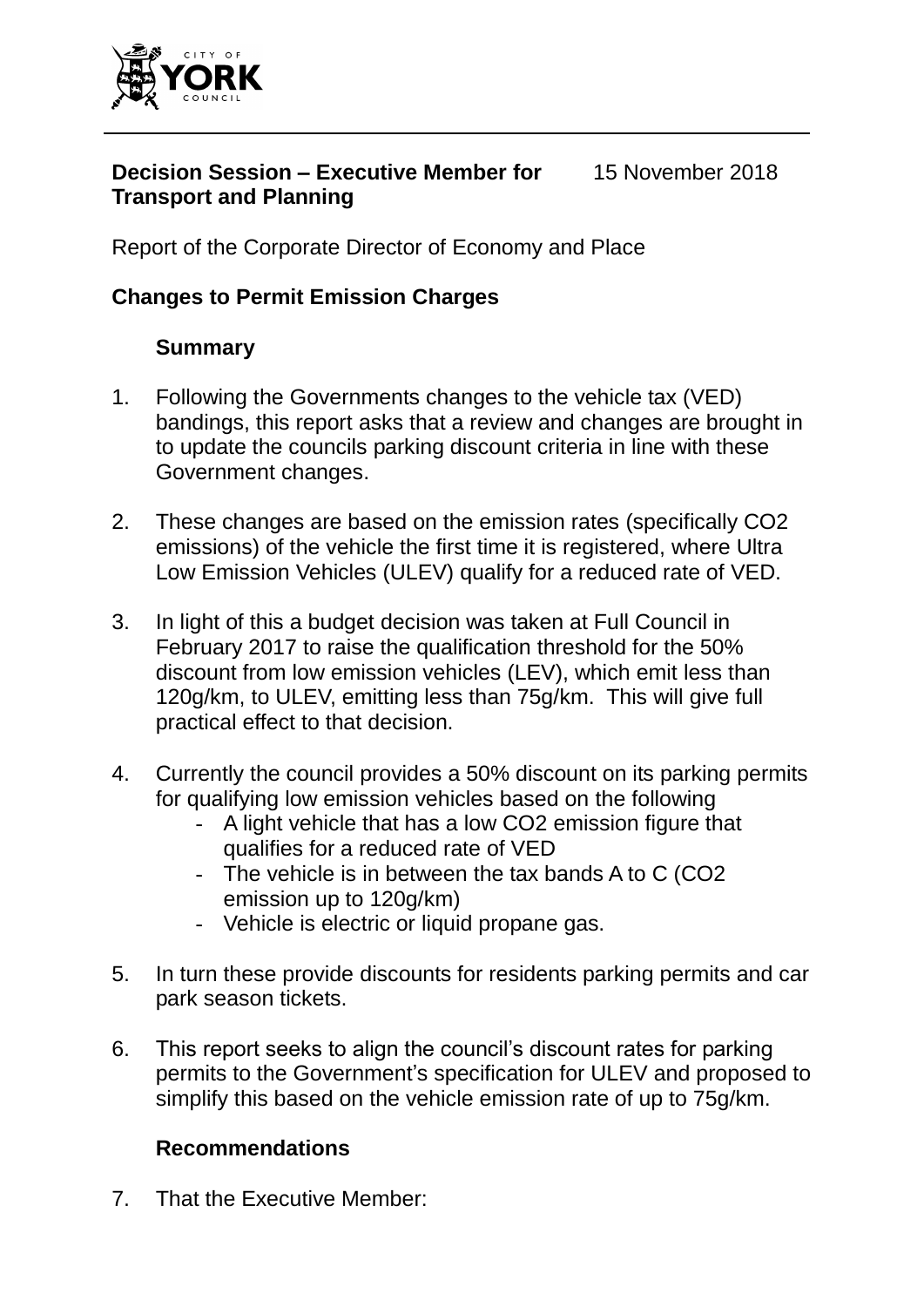- a) Approve the implementation of Option 3 Update permit rates to align with VED bandings and change the discount threshold to 75g/km or less with implementation from April 2018 with acquired rights for existing vehicles/permits to end no later than April 2023.
- b) Approve the advertisement of the changes to the terms of the Traffic Regulation Order (TRO) with any objections reported back to a future Decision Session if required. Authorise the implementation of the changes if no objections are received.
- Reason: To come into line with the Government changes to VED and update the council's outdated policy that in turn will seek to encourage ULEV car ownership and support the One Planet York initiative.

## **Background**

- 8. Central Government has changed its policy for VED in response to the significant increase in vehicles that produce less than 120g/km of CO2 and the desire to encourage further emission reductions by incentivising the purchase of ULEVs. The Government has identified ULEVs as those which produce 75g/km of CO2 or less. For the City of York these national changes have been used to inform the proposed changes to the emission discount however it should be noted that the tax rate changes only apply to vehicles registered after 1 April 2017.
- 9. The Council currently charges for Residents Parking (Household Permits) and Car Park Season tickets on the basis of the emission rating and size of vehicles for the discount. Customers have to provide evidence of their vehicle's eligibility for discounts, such as the V5C, which are then checked against the criteria for the proposed permit. The permit charges are set to encourage residents and visitors to use vehicles which have a lower environmental impact.
- 10. Please see Annex A which lists the type and current number of parking permits where the discount applies.
- 11. In addition to the Government changes, the Council approved the reduction of the discount threshold to 75g/km or less in the Council Budget in February 2017 in line with these government changes to the VED. The timing and phasing of implementation however is not determined through the budget process.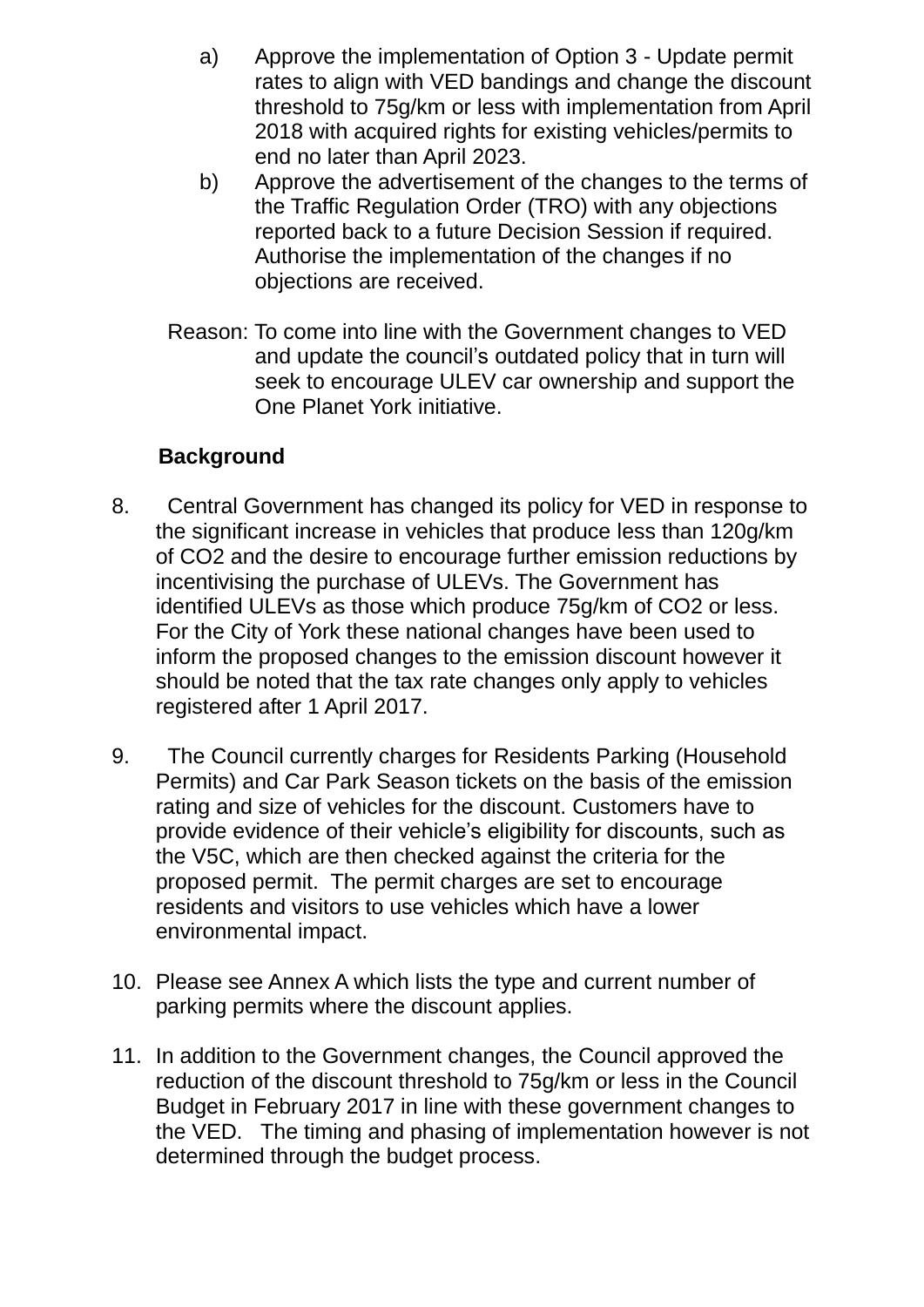## **Options**

- 12. Option 1 Update permit rates to align with VED bandings and change discount threshold to 75g/km or less – implement from April 2018.
- 13. Option 2 Update permit rates to align with VED bandings and change discount threshold to 75g/km or less – implement from April 2018 with acquired rights for existing vehicles/permits.
- 14. Option 3 (Recommended) Update permit rates to align with VED bandings and change discount threshold to 75g/km or less – implement from April 2019 with acquired rights for existing vehicles/permits to not later than April 2023.
- 15. Option 4 Not implement any change but remove reference to A-L bandings in permit charges as they are no longer in use for vehicles registered after April 2017.

## **Analysis**

- 16. Option 1: Will ensure the council's charging policy is aligned with the previous and new VED bandings and be in accordance with the Council's budget decision to change the discount threshold to vehicles emitting 75g/km or less. Implementation of this policy without a transition period will have an immediate impact (when the permits are renewed) on current permit holders who may have chosen their vehicle to meet the current discount emission level.
- 17. Option 2: Will ensure the council's charging policy is aligned with the previous and new VED bandings and be in accordance with the Council's budget decision to change the discount threshold to vehicles emitting 75g/km or less. Charges on an acquired ('grandfather') rights basis will mean that the impact on existing permit holders will be reduced.
- 18. Option 3 introduces 'grandfather' rights as an approach which will allow the discount period to be extending for all current discount holders for four years with their current vehicle but the new rules will apply if they change their vehicle. In practise this means that if they have a vehicle emitting between 76 g/km and 120 g/km of CO2 they will continue to have the discount until they change their vehicle or the grandfather period expires. Whether they will continue to get this benefit following a vehicle change will then be based on emissions of the new vehicle. If the new vehicle has an emission rating of 75g/km or less then the resident will be eligible for the discount. This option would minimise the impact on existing permit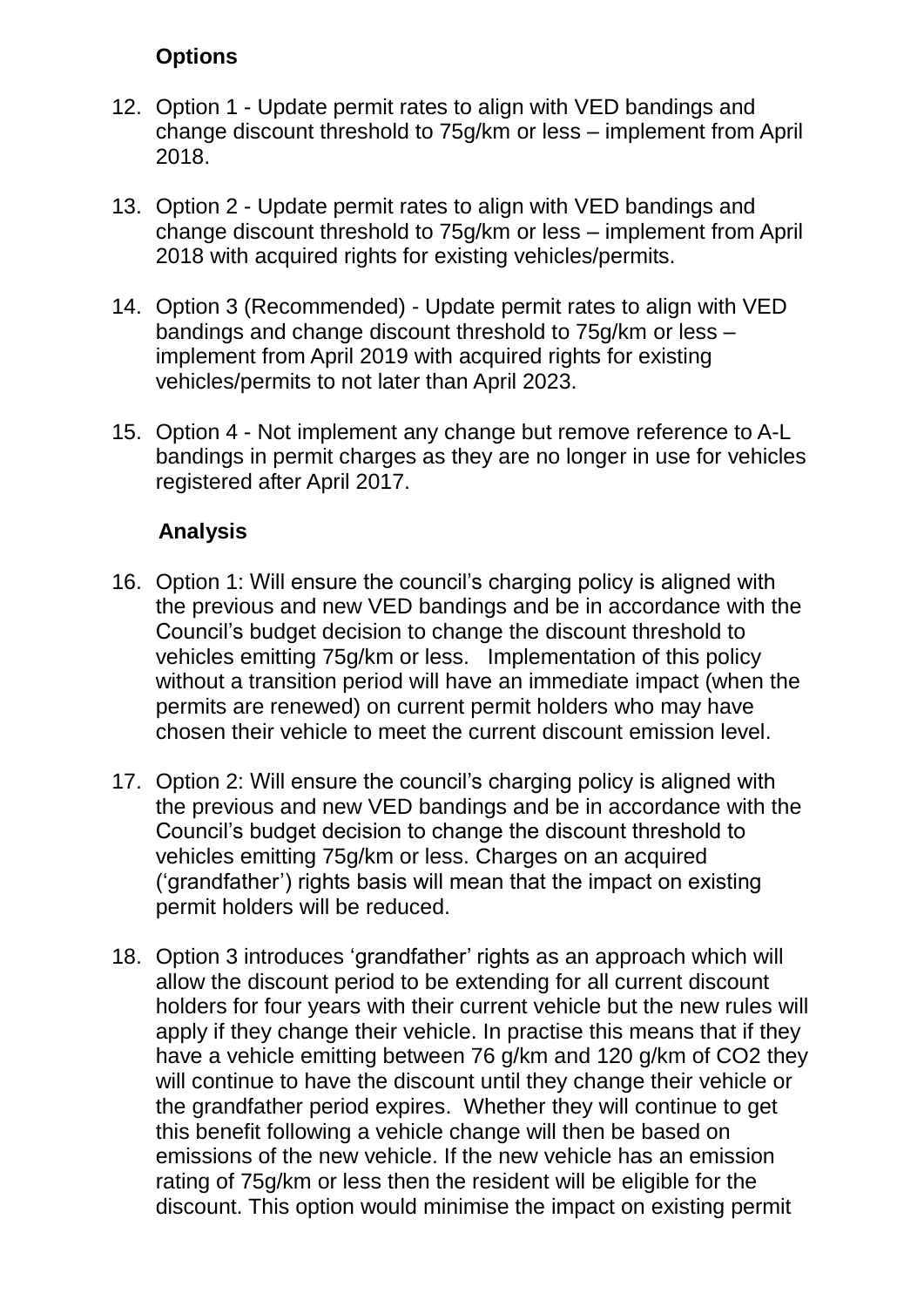holders but may encourage the retention of older LEVs rather than the transfer to ULEVs.

- 19. The grandfather rights policy would allow a smoother a fairer transition to this policy change and be seen to reducing any potential penalisation of LEV owners and allow them to make an informed decision about their LEV vehicle ownership.
- 20. In detail this means that if a current vehicle owner changes their vehicle after April, 2019 (or as soon as the policy is implemented) they will be bound by this change. Similarly if a new permit (not a renewal) is bought.
- 21. For those who don't change their vehicle and renew their permit up to April 2023, they will still have the discount even though their vehicle isn't classed as a ULEV.
- 22. For Parking Services, any additions to permits, which the grandfather rights option will create, there will need to be a new permit template, however the use of the same coloured paper used for the LEV discount can still be used, which will keep the costs of the permit the same. However the new template for renewals will increase the complexity of an already complicated permit system that will be subject to a review in the coming months.
- 23. Option 3:- Will minimise the impact on existing permit holders but would also have an end date for the acquired rights to encourage the replacement of older vehicles by ULEVs. The proposed end date for the acquired rights will be no later than April 2023 – 4 years after the introduction of the change.
- 24. Option 4:- Will essentially not change the current arrangements but recognises the need to remove references to vehicle bandings for the discount (or premium rates), as they are no longer in use for vehicles registered after April 2017. This options will not meet the budget requirements of the decision by full council. **Implementation**
- 25. To introduce any change to the eligibility for the discount both the York Parking, Stopping and Waiting Traffic Order 2014 and The York Off-Street Parking Places order 2013 will need to be amended. The TRO process requires the Council to advertise any amendments with a Notice of Intention, this has a 3 week consultation period, during which time residents are able to register their objection/representation with regards the proposed amendment. For comparison a simple change to the fees only requires the advertisement of a notice. Following the period of consultation a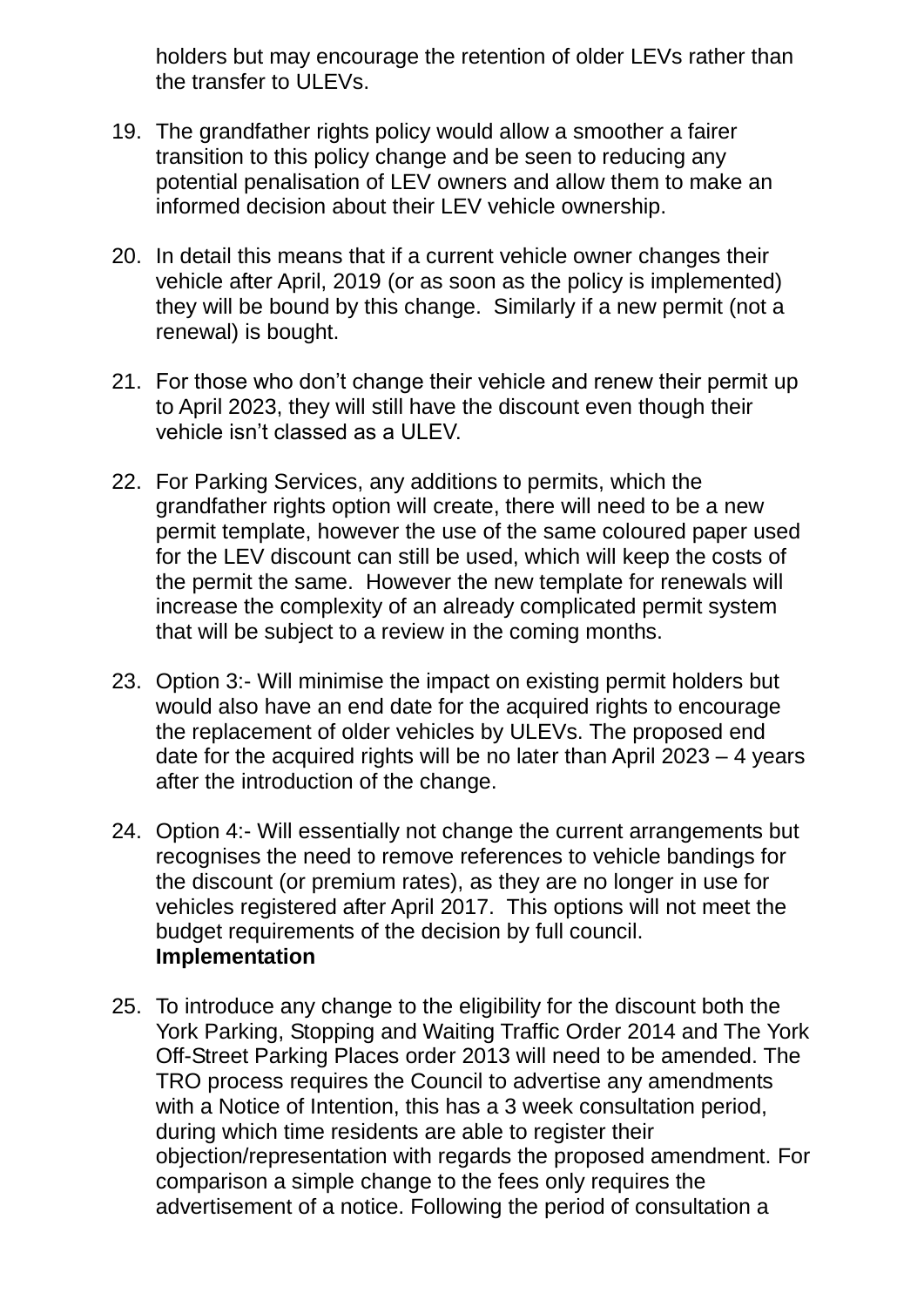report would be taken to the Executive Member to review any objections and make a final decision about any changes and their implementation.

26. The proposed change would affect approximately 1100 households in the city and 200 season ticket holders. In addition to the statutory advertisement of the TRO change Legal Services advise that all permit holders who would be directly affected by the change should be contacted in advance of any introduction.

## **Consultation**

- 27. As part of the TRO process there is a statutory obligation on the Council to advertise any changes to the TRO and seek comments from the public on these changes. Following which a report has to be taken to the Executive Member for a review of the comments received and to make a final decision on the implementation of the TRO changes.
- 28. In addition the council's Legal Services have advised that given the impact these potential changes will have on current discounted parking permit holders that a letter be sent to these customers. This will summarise the changes, depending on the decision taken in this report and highlight the TRO consultation process where they can make comments. These will be summarised and brought back to the Executive Member for final consideration and adoption of the policy change.

# **Corporate Strategy**

29. This meets the Council's sustainable transport policy within its Local Transport Plan by encouraging sustainable transport usage and ULEV uptake as well as the environmental benefits this has.

# **Council Plan**

- 30. This report is supportive of the following priorities in the Council plan in addition to the One Planet York principles the Council champions:
	- A focus on frontline services
	- A Council that listens to residents
- 31. In addition to the One Planet York principles:-
	- Sustainable Transport
	- Zero carbon
	- Health and happiness
	- Culture and community
	- Equity and local economy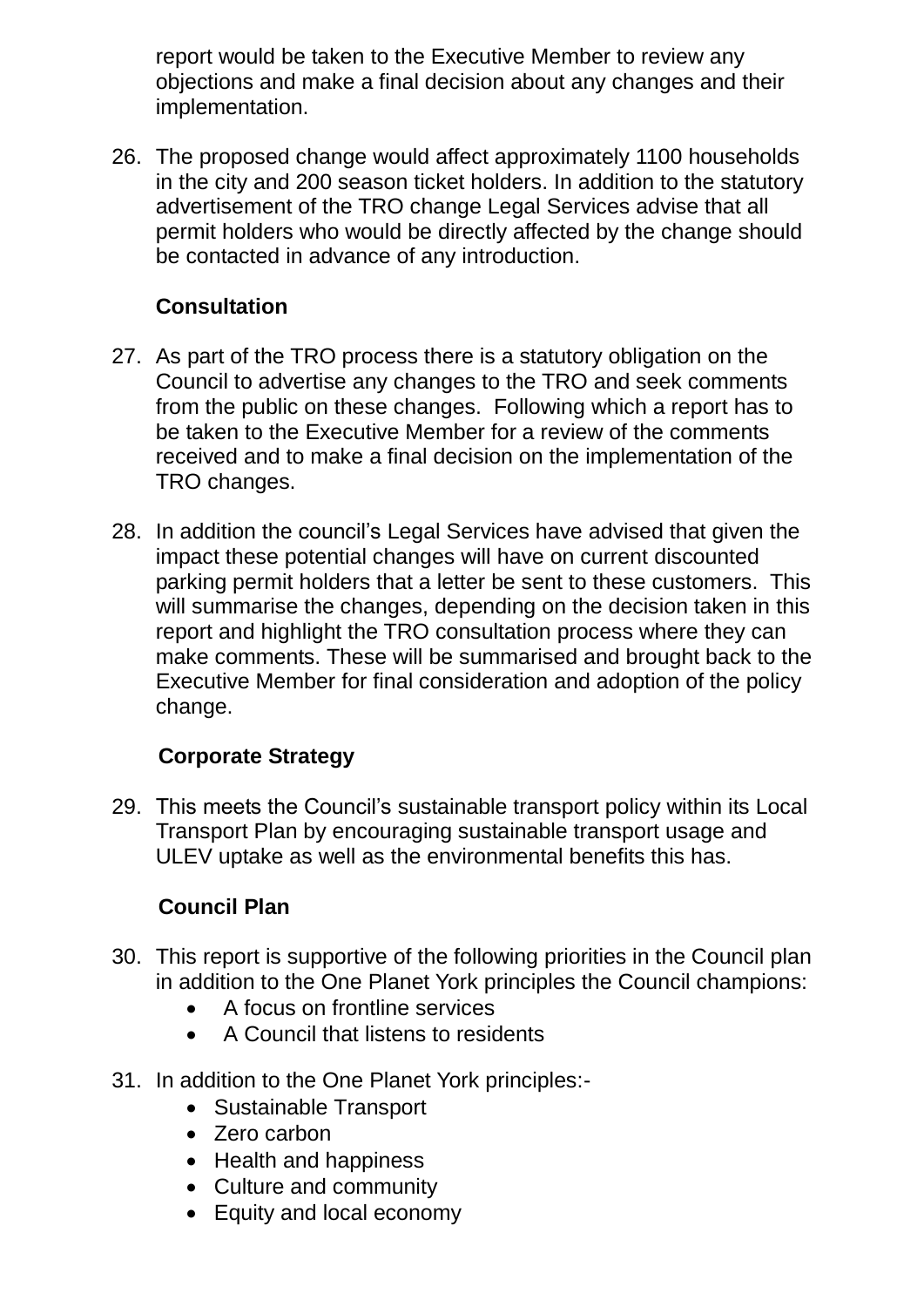## **Implications**

- 32. The following are the only identified implications.
	- Financial –

The projected income received is dependent on the option chosen and could reduce significantly if fewer people purchased season tickets and is dependent on the number of current LEVs which could be eligible as ULEVs. If only 50% of the season tickets were sold and 20% of the existing vehicles were eligible for the discount the increased income would be approximately £50k. If there was no reduction in the number of season tickets and no existing LEVs were eligible then the increased income could be up to £170k. There will be a cost to writing out to all parking permit discount holders estimated to be approximately £1000, which will be absorbed in the general funds generated from parking permits.

- Human Resources (HR) This will require Network Management and Parking Services resource to take forward the decision by the Executive Member for the review and implementation of this change. However resource is very finite and would need to be prioritised against other work.
- Equalities For those on limited income, where they may receive the parking discount but drive a vehicle that emits over 75g/km of CO2, they will not see an increase in their parking permit initially, if they change their vehicle on or after April, 2019 and they don't purchase a ULEV emitting 75g/km of CO2 or less they will incur a 50% increase in their parking permit.
- Legal Depending on the decision taken by the Executive Member from this report, there will need to be a review and consultation of the TRO.
- Crime and Disorder None
- $\bullet$  Information Technology (IT) None
- Property There may be implications for a forthcoming piece of work to develop a new TRO to allow for the use of councils parking enforcement service on Council Housing land.
- Risk Management To reduce the impact on current discount parking permit holders, the grandfather rights proposal is suggested to allow this policy to bed in and for a period of